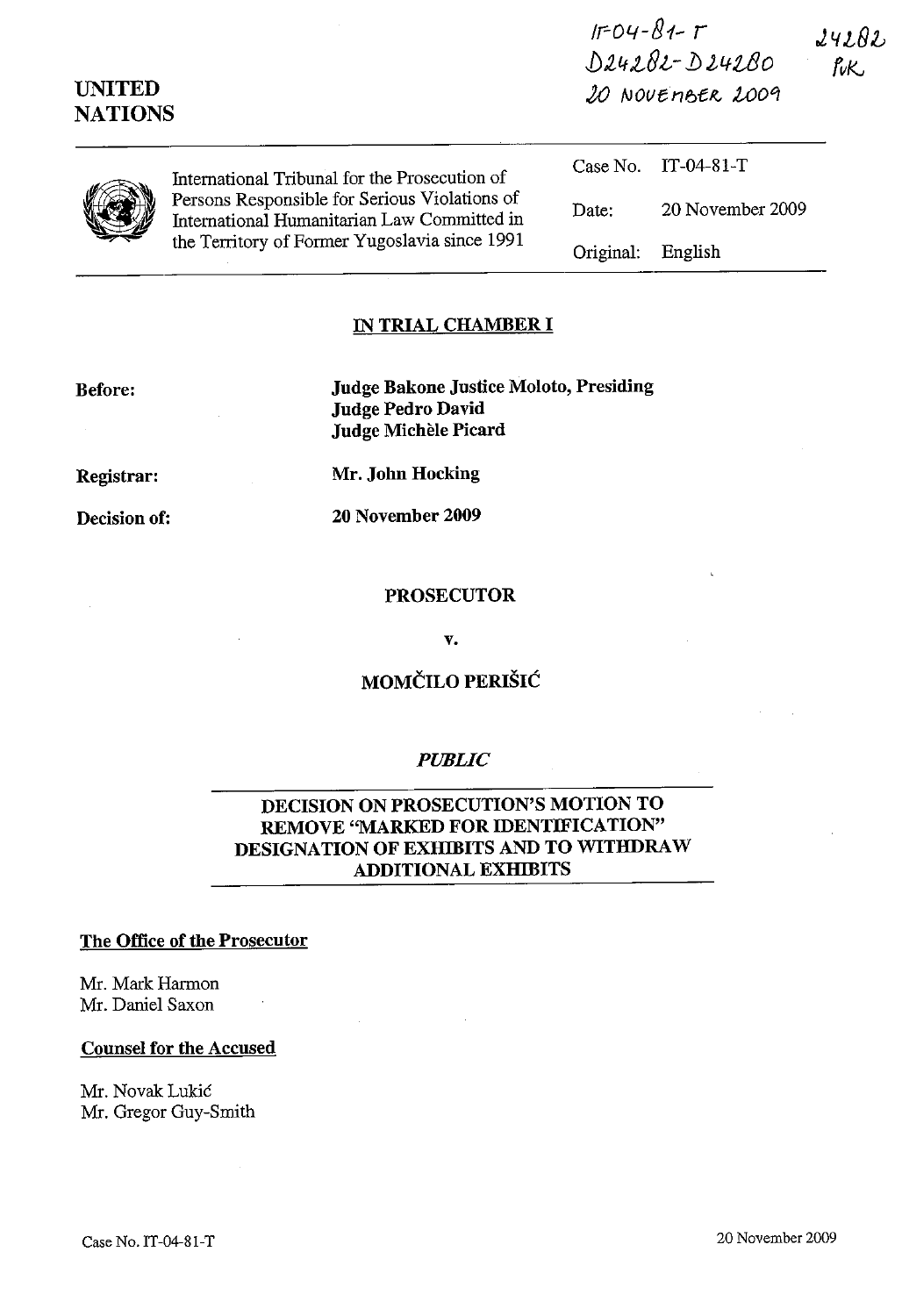**TRIAL CHAMBER I** ("Trial Chamber") of the International Tribunal for the Prosecution of Persons Responsible for Serious Violations of International Humanitarian Law Committed in the Territory of the fonner Yugoslavia since 1991 ("Tribunal");

**BEING SEISED** of the "Prosecution's Motion to Remove 'Marked for Identification' Designation of Exhibits and to Withdraw Exhibits with Annex A", filed publicly with confidential Annex A on 9 November 2009 ("Motion");

**NOTING** that in its Motion, the Prosecution requests that the Trial Chamber remove the "marked" for identification" ("MFI") designation for seventy exhibits listed in confidential Annex A and admit them into evidence as exhibits; $<sup>1</sup>$ </sup>

**NOTING** that the Prosecution also seeks to withdraw exhibits P1094, Pll06, Pll07, Pll08, P1109, and P1110 that were previously designated as  $MFS$ ;<sup>2</sup>

**NOTING** that the Defence does not object to the relief sought in the Motion;<sup>3</sup>

**PURSUANT** to Rules 54 and 89 (C) of the Rules of Procedure and Evidence, the Trial Chamber hereby:

**GRANTS** the Motion; and

**ADMITS** into the evidence as exhibits seventy items listed in confidential Annex A to the Motion;

**ORDERS** to remove exhibits P1094, Pll06, Pll07, Pll08, P1109, and PlllO from the evidence record.

 $<sup>1</sup>$  Motion, para. 1.</sup>

 $2$  Motion, para. 1.

<sup>&</sup>lt;sup>3</sup> Motion, paras 2-3.